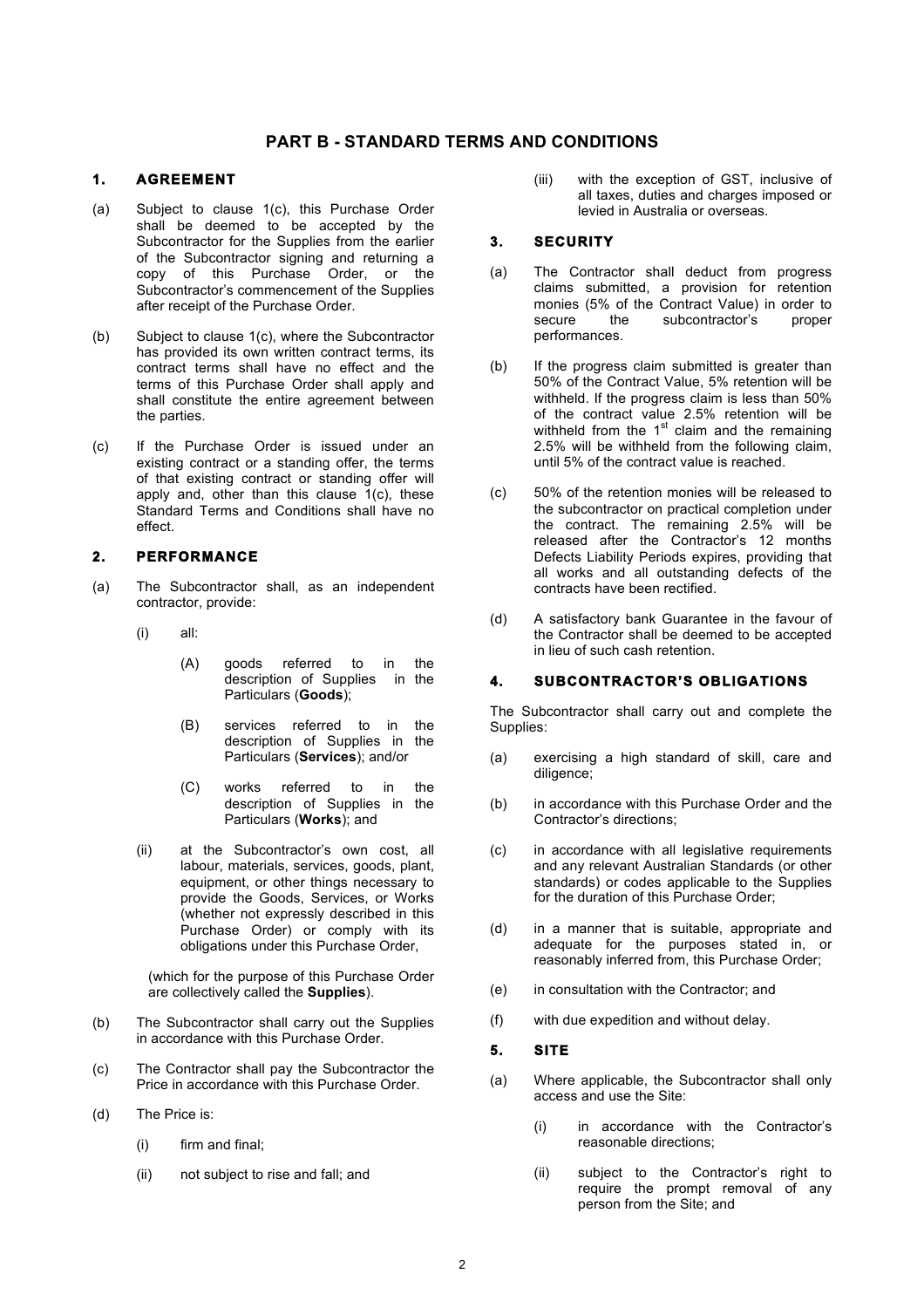- (iii) at the locations directed by the **Contractor**
- (b) The Subcontractor shall in providing the Supplies:
	- (i) protect all people from death or injury (including by the provision and maintenance of barricades, guards, fences, signs, lighting and traffic flagging);
	- (ii) protect the Supplies (including any unfixed plant, materials and goods) and all other property (including property or works of the Contractor or others) from loss or damage; and
	- (iii) promptly make good, at its own cost, any damage caused by the Subcontractor to the Supplies or any property of the Contractor or third parties.
- (c) Despite any other provision of this Purchase Order:
	- (i) the Subcontractor accepts the risk of all known and unknown conditions of the Site (including, without limitation, natural or artificial conditions, contamination, services, facilities and improvements on the Site (including those installed or constructed by other contractors)) (**Site Conditions**);
	- (ii) the Subcontractor shall not be entitled to any adjustment to the Price or claim for any costs, expenses, damages, delay or disruption costs or other liabilities or extension of time arising from any Site Condition;
	- (iii) the Subcontractor shall carry out all works required to ensure the Supplies are in accordance with this Purchase Order despite any Site Conditions;
	- (iv) the Contractor gives no warranty and makes no representation as to the capacity of the Site to support the Works or Goods; and
	- (v) the Subcontractor warrants the Site is suitable for and can support the Works or Goods and that the Subcontractor can provide the Supplies in accordance with this Purchase Order so that the completed Supplies comply with the requirements of this Purchase Order.

### **6. GOODS**

(a) Without limiting clause 4, the Subcontractor shall:

- (i) properly package and protect the Goods to prevent damage during transit and upon Completion; and
- (ii) give the Contractor full access to the Subcontractor's premises for the Contractor to inspect the Goods prior to Completion.
- (b) The Subcontractor warrants that the Goods:
	- (i) will be new (unless otherwise specified);
	- (ii) will conform with its description;
	- (iii) are free from all third party rights and claims; and
	- (iv) are of merchantable quality and are fit for the purpose for which the Contractor requires them.
- (c) The warranties given by the Subcontractor in this clause are in addition to and shall not derogate from any conditions or warranties implied by legislative requirements.

# **7. PROFESSIONAL SERVICES**

Where the Subcontractor is to provide professional services (including, without limitation, any design), the Subcontractor shall, in addition to its other obligations in this Purchase Order:

- (a) ensure that in providing the Supplies, it exercises the standard of skill and care expected of a competent and qualified professional; and
- (b) unless the Contractor expressly agrees otherwise, effect (before commencing the Supplies) and maintain (for at least 6 years after Completion) professional indemnity insurance of at least \$10,000,000 per claim with insurers and on terms and conditions acceptable to the Contractor.

### **8. COMPLETION**

- (a) The Subcontractor shall achieve Completion by the Date for Completion.
- (b) The Subcontractor will be entitled to make a written claim for an extension of time (**EOT**) if:
	- (i) the Subcontractor is, or will be, delayed in achieving Completion by the Date for Completion due to any delay act, default or omission of the Contractor; and
	- (ii) that claim for an EOT is given to the Contractor within 5 Business Days of the occurrence of the delay.
- (c) The Contractor may, in its absolute discretion and for its own benefit only, direct an EOT.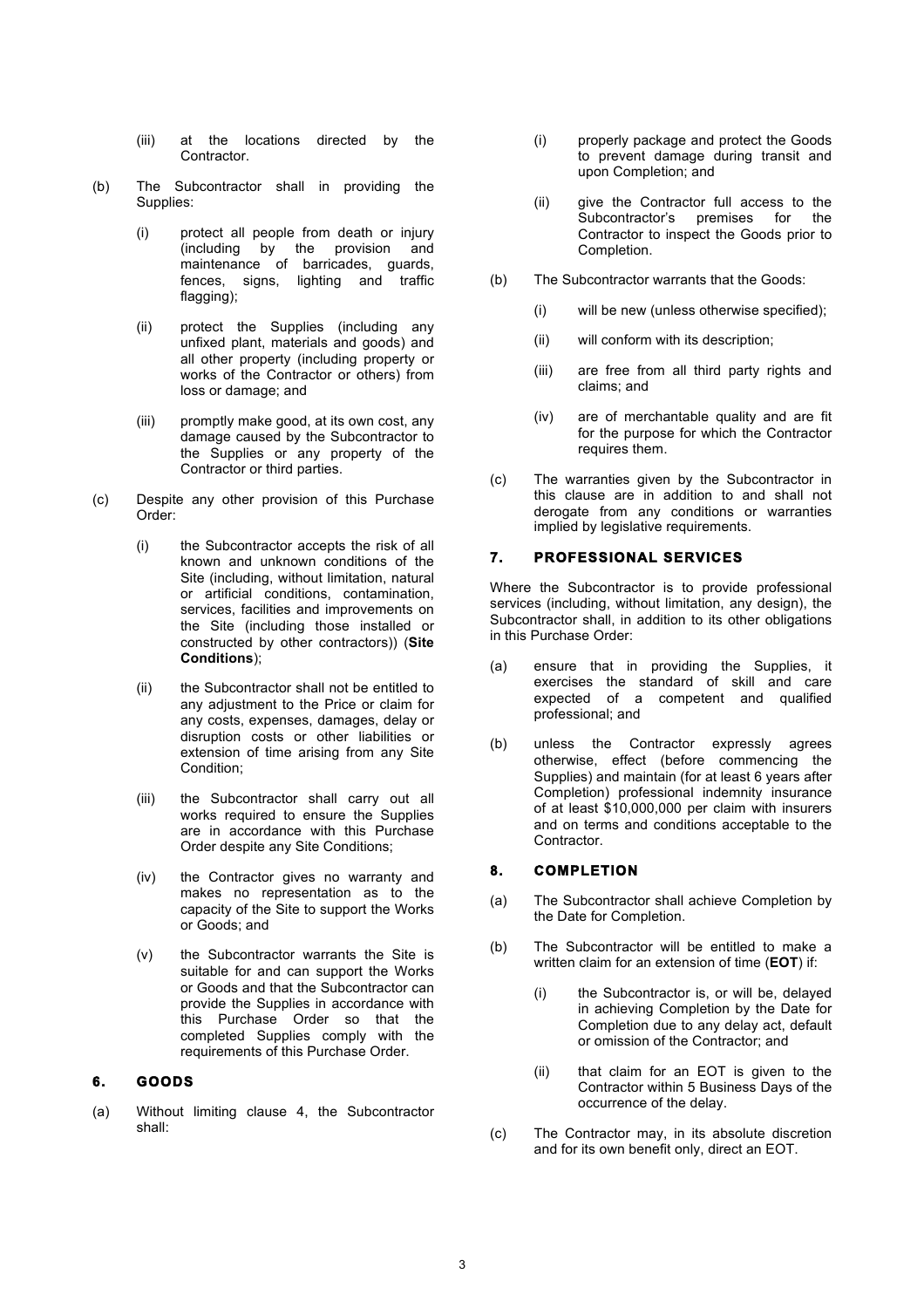- (d) If:
	- (i) Completion is not achieved by the Date for Completion; and
	- (ii) liquidated damages are specified in the Particulars,

then the Contractor shall be entitled to liquidated damages as specified in the Particulars for every day from the Date for Completion until the date of Completion. The amount calculated shall be a debt due and payable by the Subcontractor to the Contractor.

# **9. SOLE REMEDY**

The Subcontractor accepts:

- (a) the risk of all increased costs resulting from delay or disruption to the Works and the performance of its other obligations under this Purchase Order; and
- (b) that it has no claim arising out of or in any way in connection with such delay or disruption (including for any act or omission of the Contractor, directions given under the Contract, variations, or any breach of the Subcontract or negligence by the Contractor).

# **10. OWNERSHIP AND RISK**

- (a) Ownership of, and unencumbered title in, the Supplies shall pass to the Contractor on the earlier of:
	- (i) Completion; or
	- (ii) the date of payment for the Supplies.
- (b) The Subcontractor shall be responsible for the care of the Supplies until the date that risk passes in accordance with clause 10(d).
- (c) If loss or damage occurs to the Supplies while the Subcontractor is responsible for their care, the Subcontractor shall, at its cost, promptly rectify such loss or damage.
- (d) Risk in the Supplies shall pass to the Contractor on Completion.
- (e) The Subcontractor grants to the Contractor an irrevocable licence to enter the Subcontractor's premises to remove all Goods for which ownership has passed to the Contractor. To the extent permitted by law, the Subcontractor indemnifies the Contractor against all claims arising out of or in connection with the Contractor's exercise of the licence granted under this clause.

#### **11. DOCUMENTS AND INTELLECTUAL PROPERTY**

- (a) Documents provided by the Contractor under this Purchase Order or otherwise, remain the Contractor's property and shall be returned to the Contractor on demand. The Contractor grants to the Subcontractor a licence to use the documents to carry out the Supplies and any rectification, maintenance or servicing as necessary for the purposes of this Purchase Order.
- (b) The Subcontractor shall not use, copy or reproduce the documents provided by the Contractor for any purpose other than the Supplies.

# **12. PAYMENT**

- (a) Subject to clause 15(d), the Subcontractor shall be entitled to claim payment:
	- (i) on the 25th day of each month for Supplies carried out to the end of that month until Completion is achieved; and
	- (ii) on Completion.
- (b) All claims for payment:
	- (i) must be sent by email to accounts@samways.com.au;
	- (ii) must include the Subcontractor's ABN;
	- (iii) must state the relevant Purchase Order Number as set out in the Particulars.
- (c) Subject to clauses 12(d), 12(e) and 12(f), on receipt of a progress claim which is compliant with this clause 12, the Contractor shall:
	- (i) issue a certificate assessing the amount owing within 10 Business Days; and
	- (ii) pay the amount assessed to the Subcontractor within 30 days of the end of the month following the month in which the compliant progress claim is received.
- (d) Payment by the Contractor of any claim shall be a payment on account only and shall not constitute evidence that the Supplies have been carried out satisfactorily.
- (e) The Contractor may deduct from any payment otherwise due to the Subcontractor:
	- (i) any debt or other amount due from the Subcontractor to the Contractor; or
	- (ii) any claim to payment which the Contractor may have against the Subcontractor whether for damages or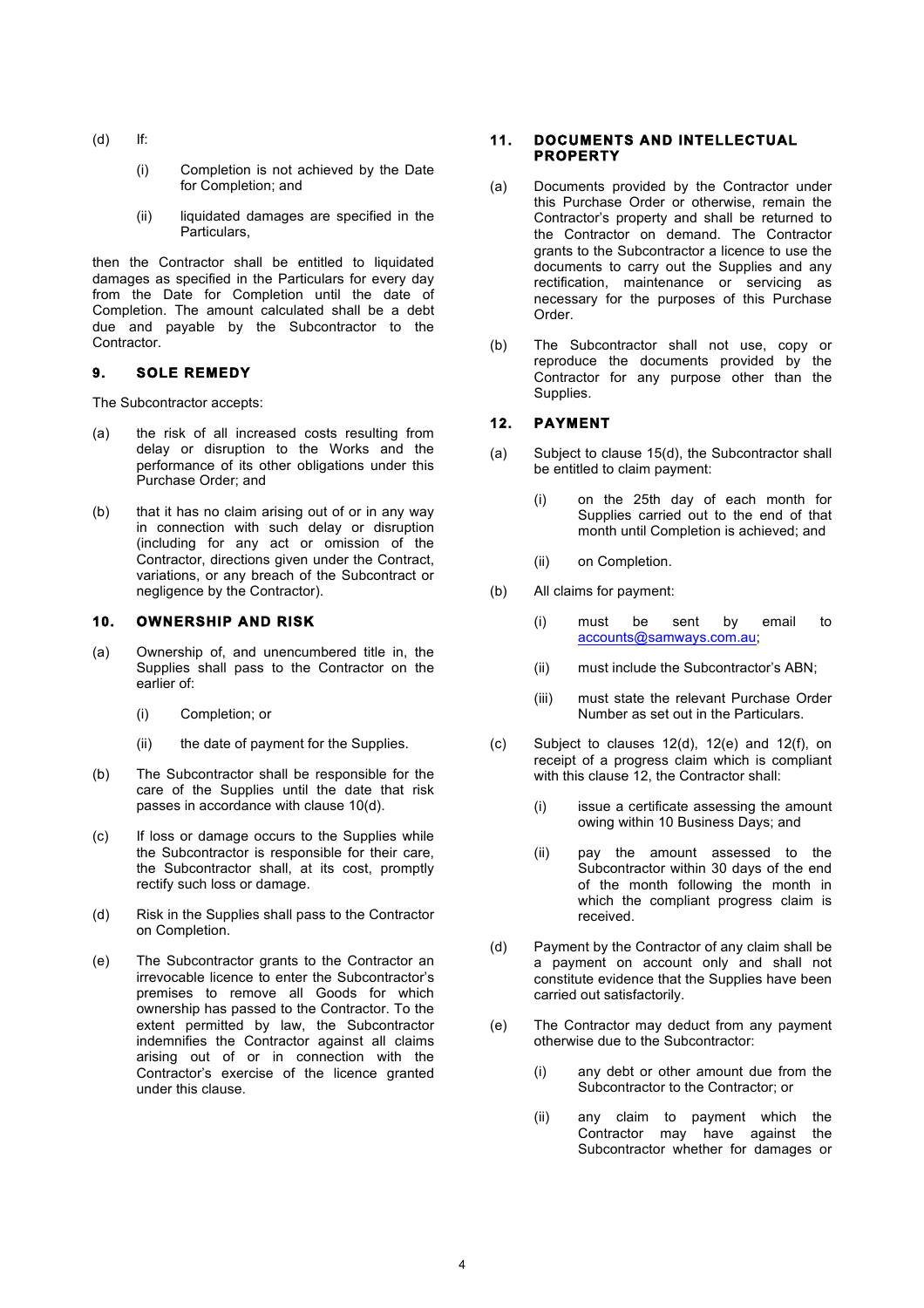otherwise, under this Purchase Order or at law.

- (f) Despite any other provision of this Purchase Order, the Subcontractor shall not be entitled to make a claim for any payment until the Subcontractor has provided to the Contractor:
	- (i) evidence of the Subcontractor having effected all insurances required to be effected by it under this Purchase Order; and
	- (ii) documentary evidence (satisfactory to the Contractor) that all the Subcontractor's employees, subsubcontractors and sub-subcontractor's employees have been paid for all work, services, plant, goods and materials provided by them in connection with the carrying out of the Supplies at the relevant award or rate specified in any applicable industrial agreement.

## **13. DEFECTS**

- (a) Between the date of this Purchase Order and the expiration of the Defects Liability Period, the Contractor may give the Subcontractor a direction to rectify a defect or omission in the Supplies within a certain time period.
- (b) If the Contractor gives the Subcontractor a direction under clause 13(a) the Defects Liability Period shall be extended by a period determined by the Contractor not exceeding a further 12 months.
- (c) The Subcontractor shall carry out rectification as directed and at times and in a manner causing as little inconvenience to others as is reasonably possible.
- (d) If the rectification is not carried out as directed, the Subcontractor shall refund any amount paid to the Subcontractor in relation to the Supplies.

## **14. INDEMNITY**

The Subcontractor indemnifies the Contractor against:

- (a) loss or damage to property, including existing property on or around the Site including property belonging to third parties;
- (b) claims against the Contractor in respect of personal injury, death, or loss or damage to any property; and
- (c) claims against the Contractor in respect of any infringement of any intellectual property or moral rights,

arising out of or in connection with carrying out the Supplies.

### **15. INSURANCE**

- (a) The Subcontractor shall effect and maintain the following insurance policies, with a reputable insurance company:
	- (i) public and products liability insurance in the amount of \$10 million for any one loss or occurrence, for the duration of this Purchase Order;
	- (ii) insurance to cover physical loss or damage to the Supplies, including loss or damage during transit or unloading. The policy or policies shall be maintained until risk in the Supplies passes to the Contractor or the Subcontractor otherwise ceases to be responsible for the care of the Supplies;
	- (iii) workers compensation or personal accident and illness insurance as required by law; and
	- (iv) any other insurance reasonably required by the Contractor.
- (b) The insurances in clause 15(a) shall be on such terms (including deductible levels) as would otherwise be procured and maintained by a prudent supplier acting in accordance with best industry.
- (c) Prior to carrying out the Supplies and within 3 Business Days of any request by the Contractor, the Subcontractor shall give to the Contractor evidence of insurance required to be effected and maintained, including the certificates of currency of that insurance.
- (d) It is a condition precedent to payment that the Subcontractor has complied with its obligations under this clause 15.

### **16. DEFAULT**

If the Subcontractor commits a breach of this Purchase Order, the Contractor may issue a notice to the Subcontractor requiring the Subcontractor to show cause why the Contractor should not terminate this Purchase Order.

If the Subcontractor fails to show reasonable cause within the period stipulated in the Contractor's notice to show cause, the Contractor may, by further notice, terminate this Purchase Order.

## **17. TERMINATION FOR CONVENIENCE**

Without prejudice to any of the Contractor's other rights under this Purchase Order, the Contractor may:

(a) at any time and for any reason, by written notice to the Subcontractor, terminate this Purchase Order; and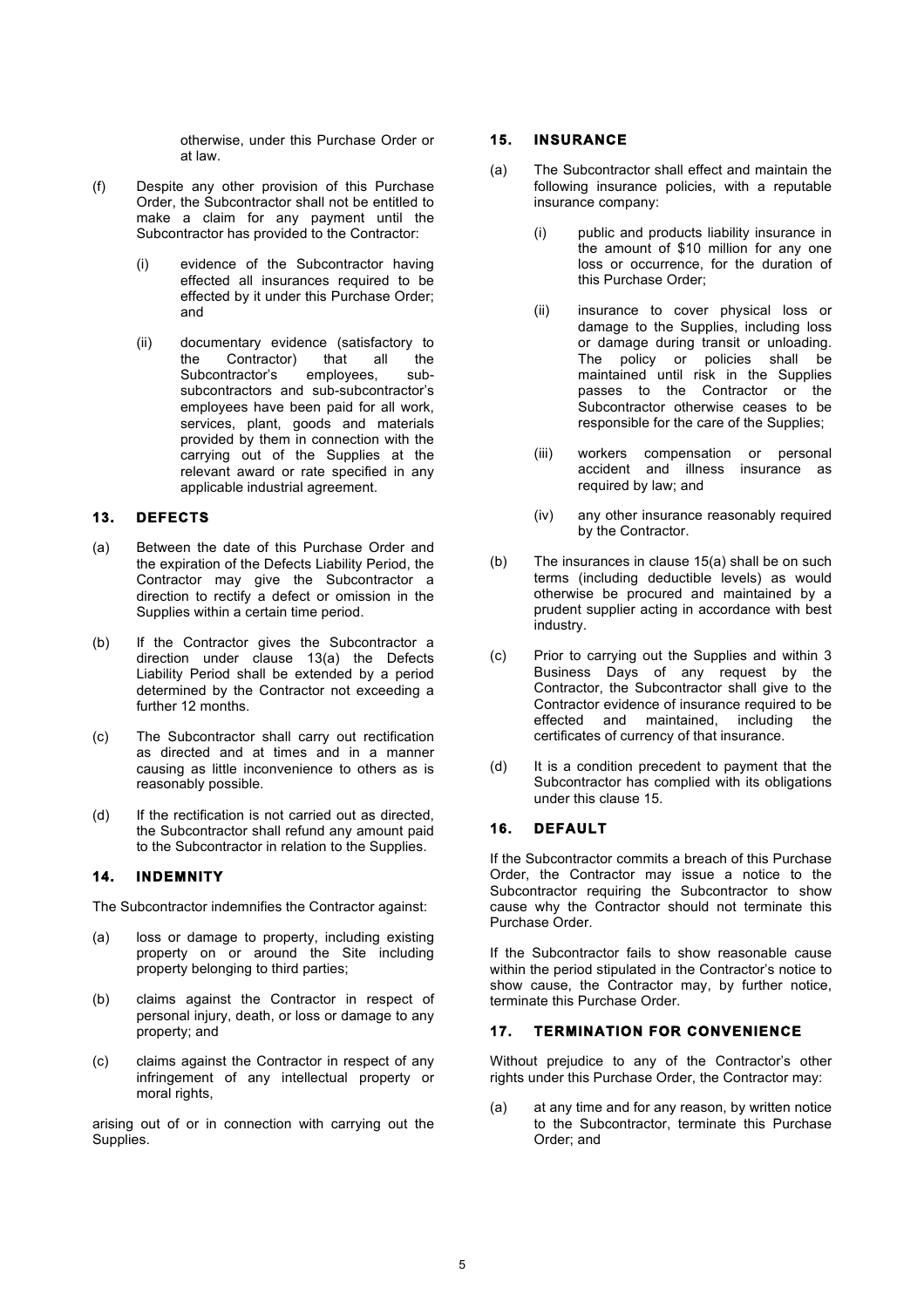(b) either itself or by a third party complete the uncompleted part of the Supplies under this Purchase Order,

and the Subcontractor is entitled to claim for the cost of Supplies incurred up to that date but is not entitled to any payment for loss of profit or loss of opportunity on the Works that have not been performed at the time of termination of this Purchase Order.

## **18. INSOLVENCY**

If the Subcontractor:

- (a) informs the Contractor that it is insolvent or financially unable to proceed with this Purchase Order;
- (b) being a person, commits an act of bankruptcy, is made bankrupt, has a bankruptcy petition presented against it, or makes an assignment of its estate for the benefit of its creditors; or
- (c) being a company, becomes insolvent, has a liquidator, provisional liquidator, administrator or receiver appointed, has a change in ownership or control, takes or has taken or instituted against it any action which may result in the liquidation of the company, or if it enters into any agreement with its creditors,

the Contractor may, without issuing a notice to show cause, terminate this Purchase Order by written notice.

### **19. WORK HEALTH AND SAFETY**

The Subcontractor shall:

- (a) ensure compliance with all laws and legal requirements relating to workplace health and safety;
- (b) comply with the Contractor's Site Manual which is accessible for download from http://www.samways.com.au/download/1471 . The Subcontractor acknowledges that it has obtained the Contractor's Site Manual prior to commencing performance of the Supplies; and
- (c) comply with all reasonable directions of the Contractor with respect to workplace health and safety and ensure nothing done by the Subcontractor places the Contractor in breach of its obligations under all laws and legal requirements.

### **20. LICENCE**

- (a) This clause 20 applies to the extent the Subcontractor is required by a legislative requirement to hold a licence to carry out the Supplies.
- (b) The Subcontractor shall not carry out any Supplies which require a licence unless it holds

the proper licence permitting the Subcontractor to lawfully carry out those Supplies.

(c) If the Subcontractor is unable to carry out Supplies which requires a licence because it has failed, refused, or been unable to obtain a proper licence or has had its licence suspended or cancelled, or has had conditions imposed on its licence, then the Subcontractor shall be in substantial breach of this Purchase Order.

# **21. VARIATION**

- (a) The Contractor may direct the Subcontractor to vary the Supplies. The price of the variation shall be agreed by the parties or, if not agreed, as determined by the Contractor.
- (b) The Subcontractor is barred from any claim, has no entitlement to payment and releases and indemnifies the Contractor from all liability in connection with any variation to the Supplies that has not been directed in writing or approved in writing by the Contractor prior to provision of the Supplies commencing.

# **22. PPSA**

#### **22.1 Contractor's Personal Property**

For the purposes of this clause 22:

- (a) **Contractor's Personal Property** means all personal property the subject of a security interest granted under this Purchase Order; and
- (b) words and phrases used in this clause 22 that have defined meanings in the PPS Law have the same meaning as in the PPS Law unless the context otherwise indicates.

#### **22.2 Further assurance**

If the Contractor determines that Purchase Order (or a transaction in connection with it) is or contains a security interest for the purposes of the PPS Law, the Subcontractor agrees to do anything (including obtaining consents, signing and producing documents, getting documents completed and signed and supplying information) which the Contractor asks and considers necessary for the purposes of:

- (a) ensuring that the security interest is enforceable, perfected and otherwise effective; and/or
- (b) enabling the Contractor to apply for any registration, complete any financing statement or give any notification, in connection with the security interest; and/or
- (c) enabling the Contractor to exercise rights in connection with the security interest.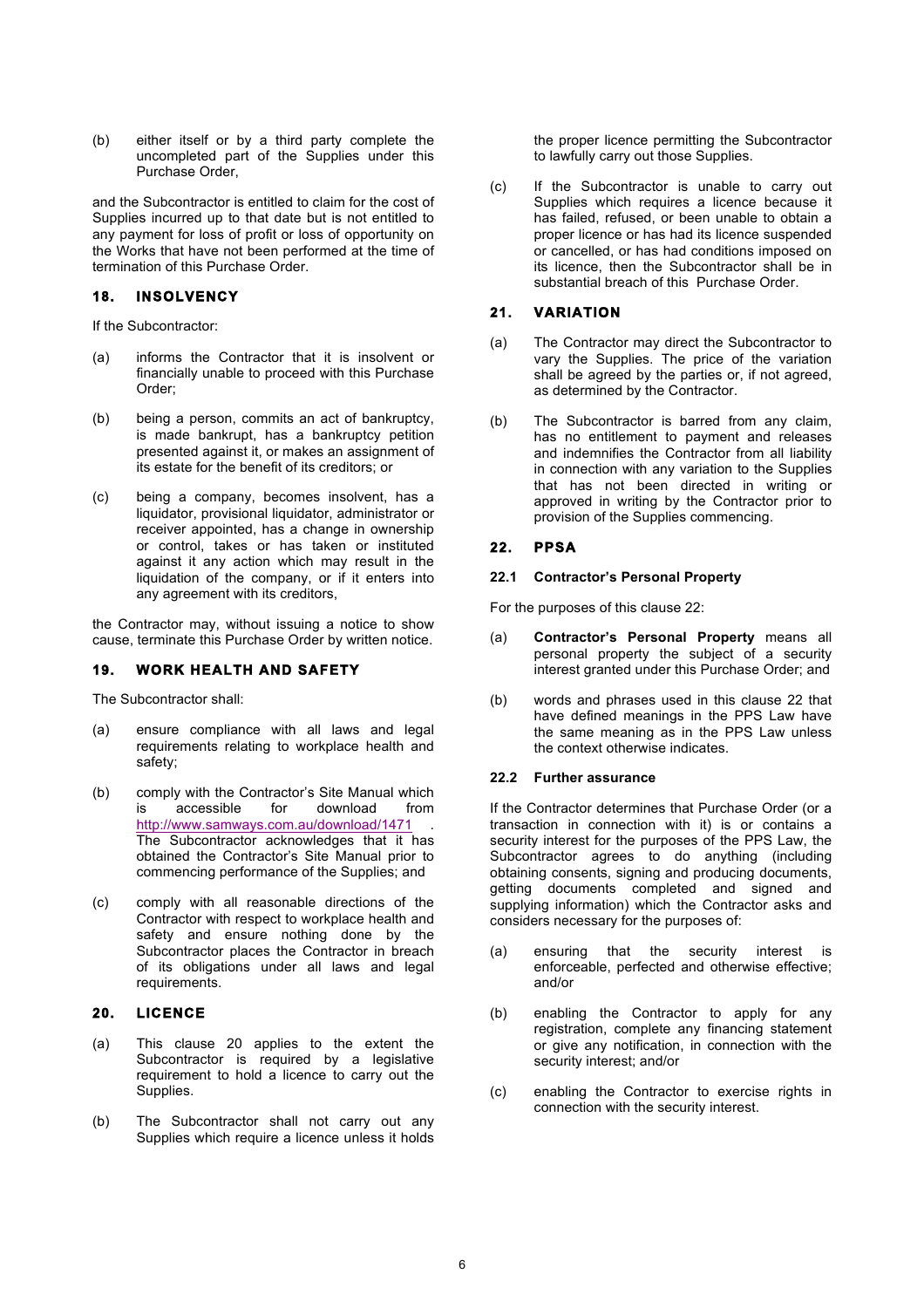#### **22.3 No requirement for PPSA notices**

The Contractor need not give any notice under the PPSA (including notice of a verification statement) unless the notice is required by the PPSA to be given.

#### **22.4 Notices to be given to the Main Contractor**

The Subcontractor shall notify the Contractor as soon as the Subcontractor becomes aware of any of the following:

- (a) if any personal property which does not form part of the Contractor's Personal Property becomes an accession to the Contractor's Personal Property and is subject to a security interest in favour of a third party, that has attached at the time it becomes an accession;
- (b) if any of the Contractor's Personal Property is located or situated outside Australia; or
- (c) upon request by the Contractor, of the present location or situation of any of the Contractor's Personal Property.

#### **22.5 Negative undertakings**

The Subcontractor shall not:

- (a) create any security interest or lien over any of the Contractor's Personal Property whatsoever (other than security interests granted in favour of the Contractor);
- (b) sell, lease or dispose of its interest in the Contractor's Personal Property;
- (c) give possession of the Contractor's Personal Property to another person except where the Contractor expressly authorises it to do so;
- (d) permit any of the Contractor's Personal Property to become an accession to or commingled with any asset that is not part of the Supplies;
- (e) change its name without first giving the Main 15 Business Days' notice of the new name or relocate its principal place of business outside Australia or change its place of registration or incorporation.

#### **22.6 Costs and expenses relating to the PPSA and registration**

Everything the Subcontractor is required to do under this clause 22 is at the Subcontractor's expense.

### **23. GENERAL**

(a) The Subcontractor shall not assign this Purchase Order or any right, benefit or interest under this Purchase Order or subcontract any part of the Supplies without the Contractor's written approval.

- (b) Notwithstanding any other provision of this Purchase Order, the Contractor shall not be liable upon any claim (other than a claim for payment of the Price under clause 12) unless a written notice of claim is given to the Contractor within 5 Business Days after the date the Subcontractor ought reasonably have become aware of the facts or circumstances upon which the claim is based.
- (c) The laws of the jurisdiction where the Site is located shall apply to this Purchase Order.
- (d) The Subcontractor shall continue to carry out the Supplies despite any dispute between the Contractor and Subcontractor.

#### **24. DEFINITIONS AND INTERPRETATION**

In these Standard Terms and Conditions, except to the extent that the context otherwise requires:

**Business Day** means any day which is not a weekend day or public holiday at the Site;

**Completion** means when the Supplies are complete to the reasonable satisfaction of the Contractor (except for immaterial defects which the Contractor considers can later be conveniently rectified) and all conditions required by the Purchase Order are satisfied;

**Contractor** means the relevant party identified in the Particulars;

**Date for Completion** means the required completion date specified in the Particulars;

**Defects Liability Period** means the period commencing on the Date for Completion and expiring 12 months after the date of the last defects liability period under the Head Contract, or such further period as determined under clause 13;

**EOT** has the meaning in clause 8;

**Goods** has the meaning in clause 2;

**Head Contract** means the contract between the Principal and the Contractor for the Project;

**Particulars** means the particulars in Part A of this Purchase Order;

**PPS Law** means:

- (a) the PPSA;
- (b) any regulations made at any time under the PPSA;
- (c) any provision of the PPSA or regulations referred to in paragraph (b);
- (d) any amendment to any of the above, made at any time; or